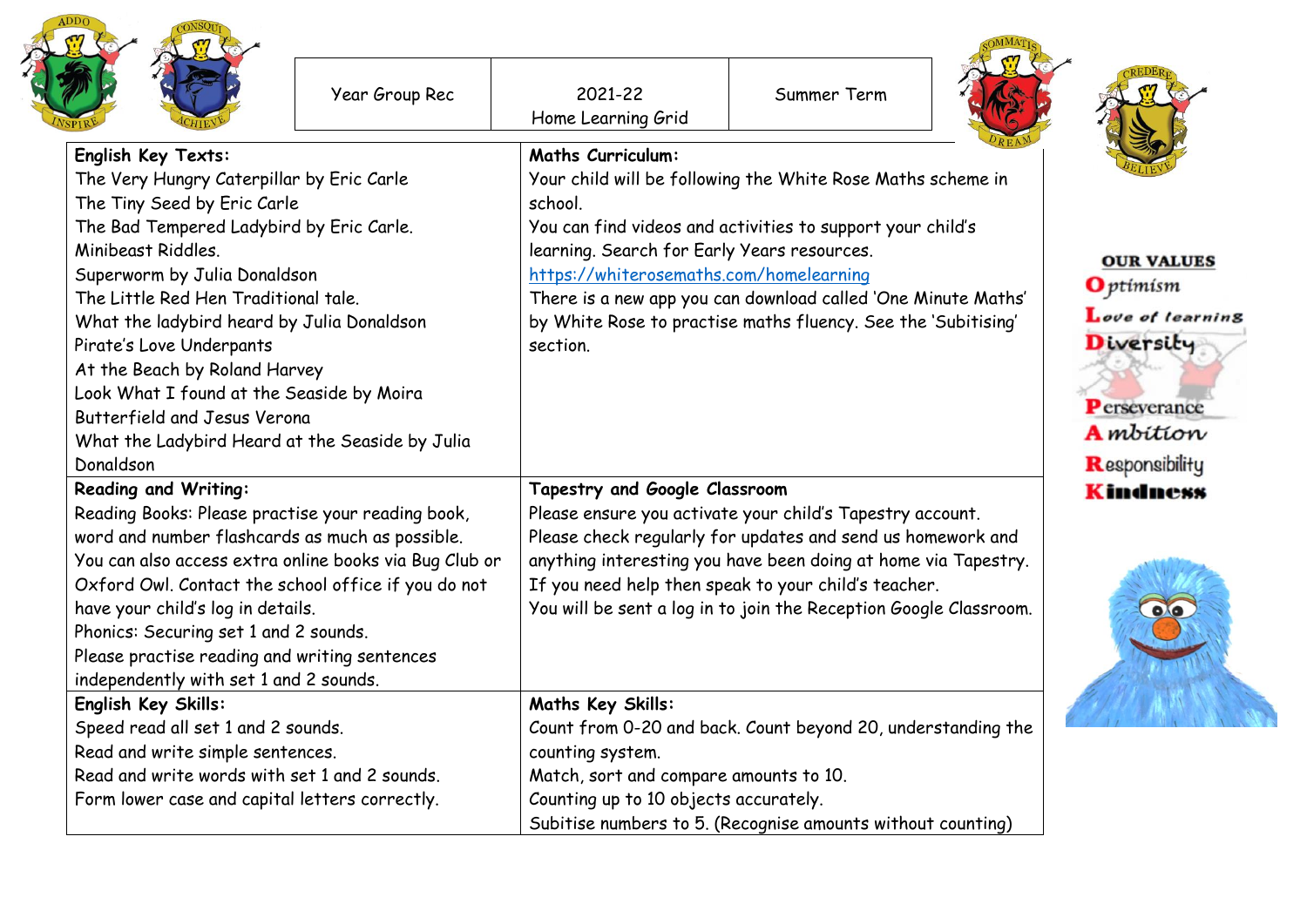Recognise, order and write numbers to 20. Recall some number bonds of numbers to 10.

## **Complete 3 or more of the tasks below and share with your class teacher – you will earn House Points for your team!**

| Task                                                                                                                                  | Step by Step                                                                                                                                              | How to achieve success<br>for this task                                                          | Extra Challenge                                                                                                                                                                           | English / Maths Links                                                                                                                                                                 |
|---------------------------------------------------------------------------------------------------------------------------------------|-----------------------------------------------------------------------------------------------------------------------------------------------------------|--------------------------------------------------------------------------------------------------|-------------------------------------------------------------------------------------------------------------------------------------------------------------------------------------------|---------------------------------------------------------------------------------------------------------------------------------------------------------------------------------------|
| Go mini beast hunting                                                                                                                 | What do you already know<br>about minibeasts? Which do<br>you think you will find?<br>Where will you find them?<br>Go outside and look for<br>minibeasts. | Record which minibeasts you<br>find and where you found<br>them.<br>Make a junk model minibeast. | Research the minibeasts<br>you found using books<br>or the internet.<br>Write a report about<br>the minbeasts you<br>found.<br>Make a tally chart<br>about which minibeasts<br>you found. | Rehearsing a sentence<br>orally. Applying phonic<br>skills (chopping, blending<br>and writing words).<br>Writing sentences using<br>capital letters, full stops<br>and finger spaces. |
| Visit the shop or<br>supermarket. Pay for<br>something.                                                                               | Go to the shops with an<br>adult and help to pay for<br>something.<br>Look at the coins and notes<br>in an adult's purse.                                 | Write and draw about what<br>you bought, drawing the coins<br>or notes.                          | Do rubbings of<br>different coins.<br>Add together small<br>amounts of money.                                                                                                             | Use the vocabulary<br>associated with money.<br>Add small amounts of<br>money.                                                                                                        |
| Go outside to look for<br>signs of Spring and<br>Summer. Draw and<br>write about what you<br>can see.<br>(Understanding the<br>World) | Go outside and look for signs<br>of spring then Summer as<br>appropriate.                                                                                 | Take photographs of what you<br>see.<br>Write/draw about what you<br>find.                       | Find out more<br>information about why<br>the changes occur using<br>the internet.                                                                                                        | Rehearsing a sentence<br>orally. Applying phonic<br>skills (chopping, blending<br>and writing words).<br>Writing sentences using<br>capital letters, full stops<br>and finger spaces. |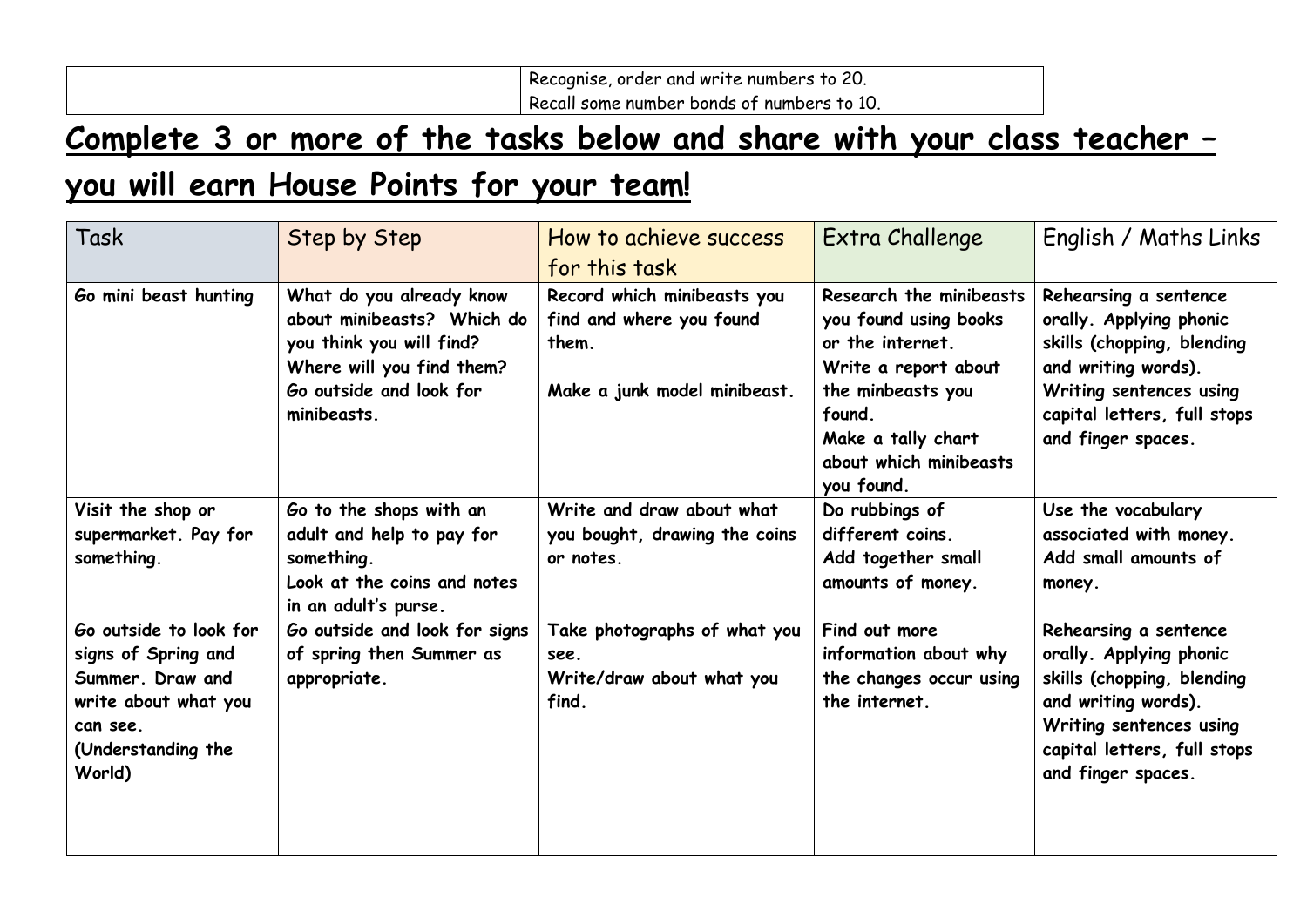| Grow or plant something<br>in an interesting<br>container e.g. an old<br>welly. Look after it and<br>take a photograph of it<br>when it grows.                              | Buy some seeds.<br>Decide what to plant it in.<br>Plant it and look after it, giving<br>it water and light.                                                                                                          | Take a photograph or bring it in<br>for my class to see.<br>Explain what I did and how I<br>looked after it. | Write a set of instructions<br>to show what I did.                                                                                                                                                                    | Talking about what I did.<br>Rehearsing a sentence<br>orally. Applying phonic<br>skills (chopping, blending<br>and writing words).<br>Writing sentences using<br>capital letters, full stops<br>and finger spaces.                                       |
|-----------------------------------------------------------------------------------------------------------------------------------------------------------------------------|----------------------------------------------------------------------------------------------------------------------------------------------------------------------------------------------------------------------|--------------------------------------------------------------------------------------------------------------|-----------------------------------------------------------------------------------------------------------------------------------------------------------------------------------------------------------------------|----------------------------------------------------------------------------------------------------------------------------------------------------------------------------------------------------------------------------------------------------------|
| Send a postcard from<br>your holiday or ask<br>someone to send one<br>to you!                                                                                               | Buy a postcard or ask someone<br>else to do this.<br>Write/read the postcard.<br>Put a stamp on it and post it.                                                                                                      | Bring in the postcard for my class<br>to see.<br>Read the postcard.                                          | Use an atlas and globe to<br>find the place the postcard<br>was from. Look for any<br>places you have been on<br>holiday.<br>Use the atlas to locate<br>where we live. Find out<br>about the different<br>continents. | <b>Book handling</b><br>skills/Internet research<br>Rehearsing a sentence<br>orally. Applying phonic<br>skills (chopping, blending<br>and writing words).<br><b>Writing/reading sentences</b><br>using capital letters, full<br>stops and finger spaces. |
| Play with different<br>containers from the<br>kitchen in the paddling<br>pool or bath. Which one<br>holds the most? Draw or<br>write about what you<br>found out.           | Collect different sized containers<br>(such as empty bottles).<br>Play with them in the sink, bath<br>or paddling pool.<br>Find out which holds the most<br>and the least.                                           | Draw and write about what I did<br>and found out.                                                            | Look at how capacity is<br>measured e.g. on pop<br>bottles look for litres and<br>ml.<br>Compare which containers<br>hold the most/least.                                                                             | Use the language of capacity<br>and order containers by how<br>much they hold.                                                                                                                                                                           |
| Write about a place you<br>have visited on holiday.<br>Where did you go? How<br>did you travel? Can you<br>find it on a map? What<br>was it like there? What<br>did you do? | Ask an adult about where you<br>have been/are going on holiday.<br>Find the place on a map.<br>Talk about how you got there,<br>what it was like and what you<br>did. (You could look at photos if<br>you have any). | Bring in photos to show my class of<br>my holiday.<br>Talk or write about my holiday.                        | Look on the internet to find<br>out about other places in<br>the world.<br>Where would you like to<br>visit?<br>How might you travel<br>there?<br>Do they speak a different<br>language?                              | <b>Book handling</b><br>skills/Internet research<br>Rehearsing a sentence<br>orally. Applying phonic<br>skills (chopping, blending<br>and writing words).<br><b>Writing/reading sentences</b><br>using capital letters, full<br>stops and finger spaces. |